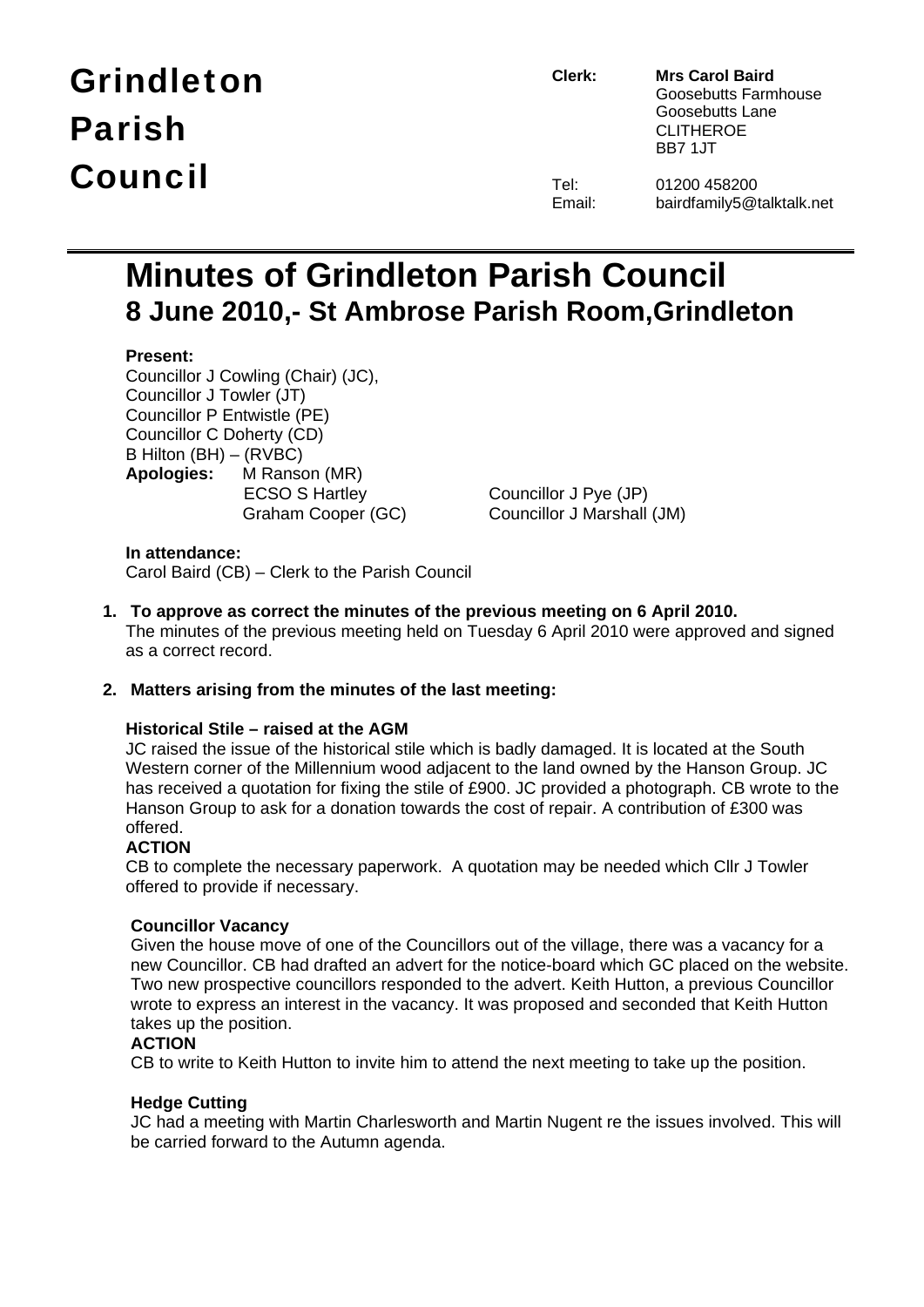| <b>Grindleton</b> | Clerk:         | <b>Mrs Carol Baird</b><br>Goosebutts Farmhouse         |
|-------------------|----------------|--------------------------------------------------------|
| <b>Parish</b>     |                | Goosebutts Lane<br><b>CLITHEROE</b><br><b>BB7 1.JT</b> |
| Council           | Tel:<br>Email: | 01200 458200<br>bairdfamily5@talktalk.net              |

# **Foul Smelling Drains**

There has been a complaint received concerning the foul smelling outlet of a septic tank which seems to be draining into the stream. The location of the house is Sunnymeade, located at the side of the Church towards Field Head Farm. CB reported the matter to the Environmental Health officer, Matthew Ridings at RVBC, to investigate the matter further.

# **ACTION**

Peter Entwistle had a meeting with RVBC to discuss the situation which has still not been resolved. This appears to have been a long standing problem and Environmental Health will be taking it further.

#### **Historic Signposts**

There is a proposal to have a historic signpost in the middle of the village by the Cherry Trees. The design of the post is a circle on top of the signpost with three fingers signposting off. The wording 'West Riding of Yorkshire' to be on the top of the signpost. There was a discussion re possible grants as LCC will probably contribute £700-£800.

#### **ACTIONS**

CB to investigate other quotations for the post as well as the one obtained from a firm in Pendleton. CB to enquire whether Mike Otter, the People's Champion might contribute too.

# **3. Matters Arising at this meeting:**

#### **Street Signs**

Peter Entwistle raised the matter with RVBC. Cast iron letters are £9.50 each. Replacements can be done on a rolling programme. Match funding is needed. The most important signs are those without names on. The terraces were regarded as the most important. £625 approximate budget required.

#### **ACTION**

CB to write to Mike Otter requesting contribution to the signs..

# **4. Planning Applications:**

Since the last meeting the following applications have been dealt with.

Bowland High School – no objection to all weather pitch

Conversion of former Methodist church – objections raised (contact Clerk for further details of objections if required)

The Spinney- office block – re application as it had expired (contact Clerk for further details of objections if required)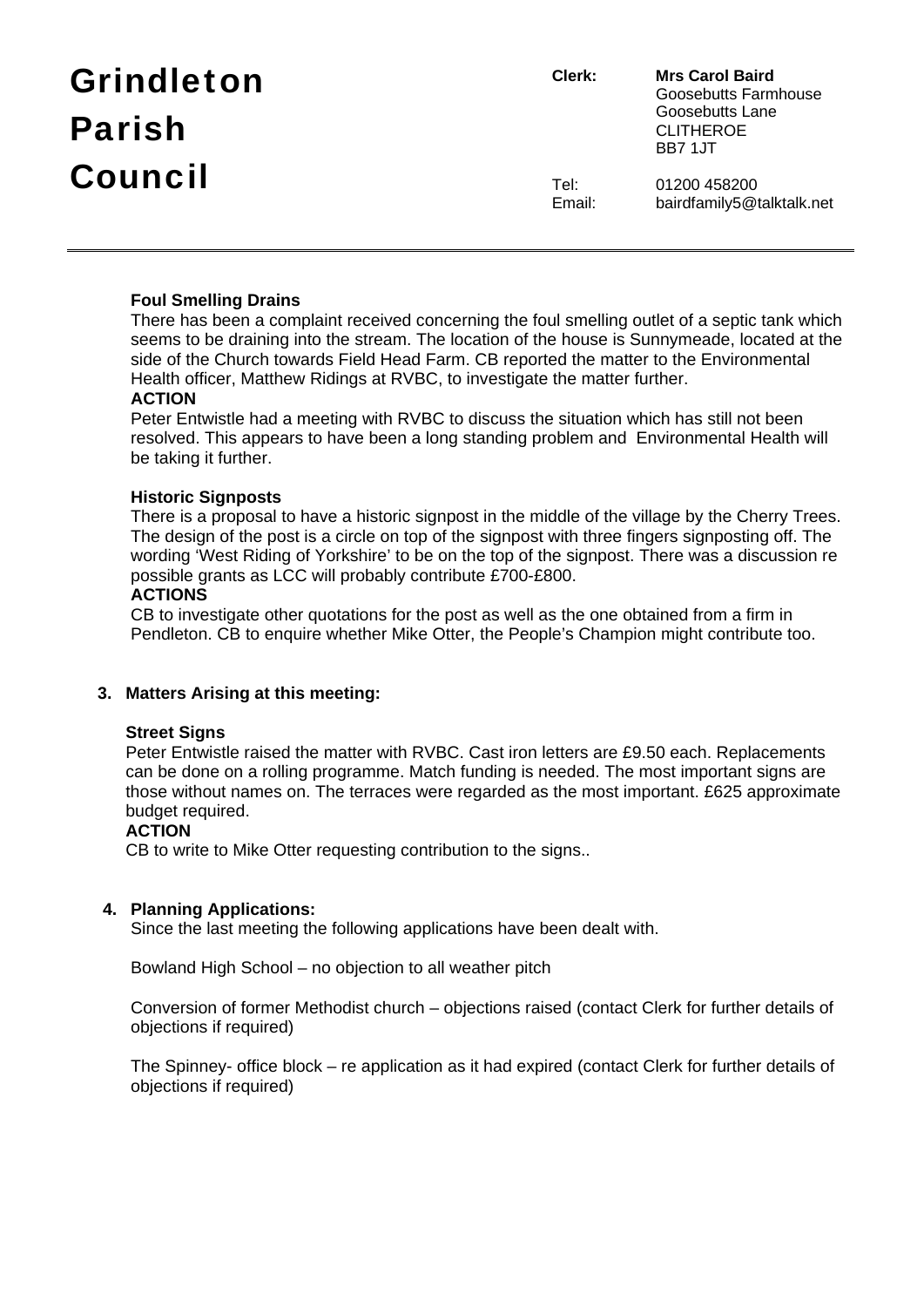# Grindleton Parish Council

**Clerk: Mrs Carol Baird** Goosebutts Farmhouse Goosebutts Lane CLITHEROE BB7 1JT

Tel: 01200 458200 Email: bairdfamily5@talktalk.net

# **Applications discussed at this meeting:**

3/2010/0407 Bowland High School – new signage - no objections

3/2010/0435 4 Greendale View – no objections

3/2010/0381/ Rockmount, Main Street Grindleton – no objections

# **5. Financial Matters**

#### **Income:**

The Precept for £7500 was paid into the Bank Account

| <b>Expenditure:</b> |
|---------------------|
|---------------------|

| $-200110101010$                           |                           |
|-------------------------------------------|---------------------------|
| The following items were paid:            |                           |
| Salary to CB for June and July 2010       | 183.35 (two months total) |
| Whalley invoice for lengthsman            | 802.60                    |
| Zurich Insurance                          | 326.82                    |
| St Ambrose rent until the end of the year | 50.00                     |

# **Clerk update on current financial issues :**

 The Clerk updated the meeting on the current financial situation of the Council. It was noted that a large amount of time has been taken (approx 40 hours) in order to bring the accounts up to date, deal with outstanding issues, and put the accounts into an acceptable format.

- A four page report of issues raised by the Internal auditor was discussed with the Councillors.
- External audit and issues raised by BDO. The questions raised and how these were responded to were shown to the Councillors and discussed.
- Fidelity guarantee issue this has been raised by the external auditors as being too low. The current insurance policy has increased the level to that required as acceptable by the external auditors.
- Governance statement requiring discussion and agreement this was discussed and agreed by the Councillors
- VAT the Councillors were updated as to the current situation. VAT return to be completed and refunds to be applied for.
- Concurrent Functions grant. This has been applied for on the same basis as last year. The Clerk expressed her concerns re the lack of transparency of the paperwork leading to this grant application. This was discussed and accepted by the Councillors.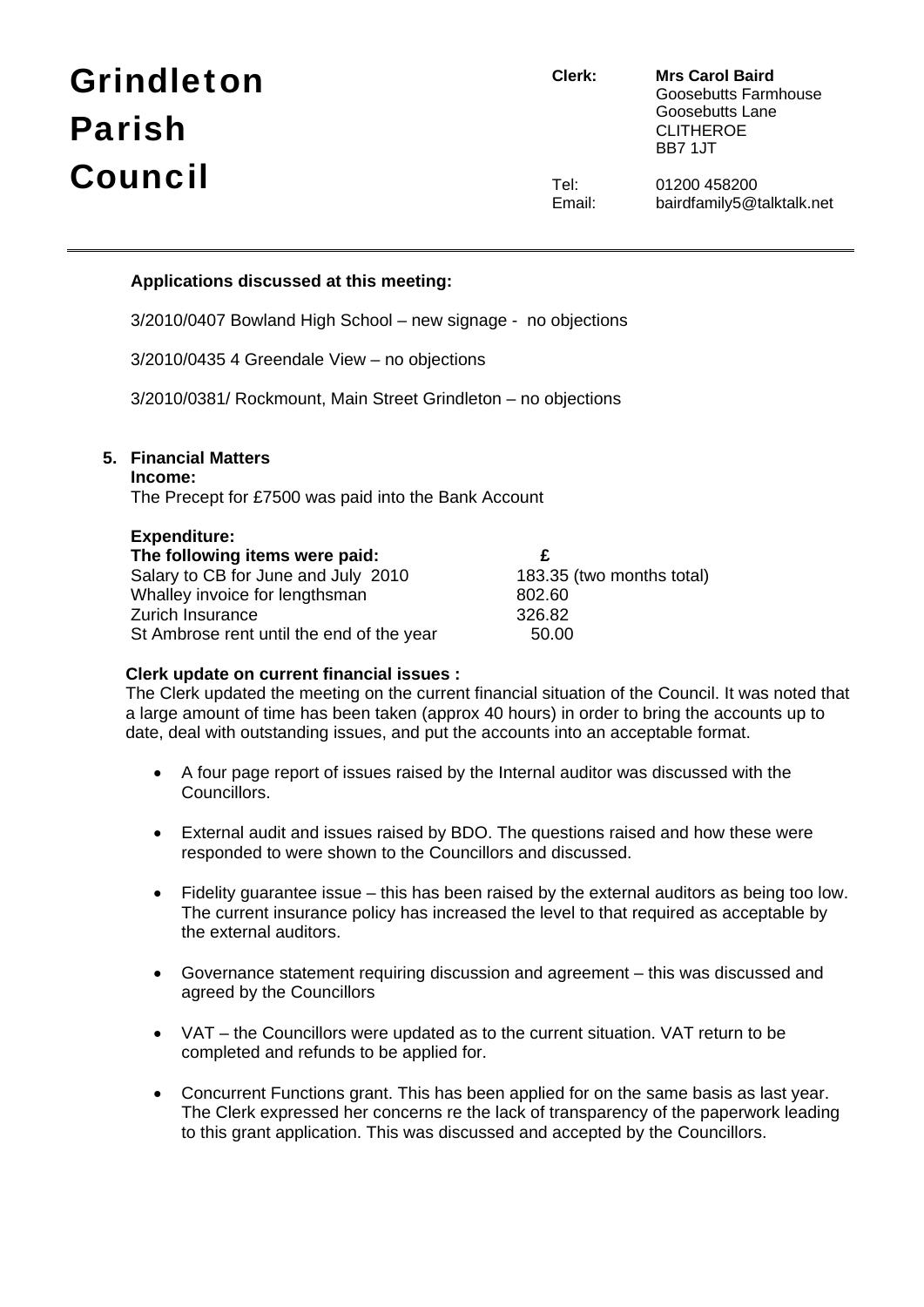| <b>Grindleton</b> | Clerk:         | <b>Mrs Carol Baird</b><br>Goosebutts Farmhouse |
|-------------------|----------------|------------------------------------------------|
| <b>Parish</b>     |                | Goosebutts Lane<br><b>CLITHEROE</b><br>BB7 1JT |
| Council           | Tel:<br>Email: | 01200 458200<br>bairdfamily5@talktalk.net      |

• Proposed new method of recording accounts - the Clerk presented to the meeting a spreadsheet system which could be used in future to accurately record the accounts on an on-going basis. It was agreed that the Clerk adopt this system for the Grindleton accounts. Each meeting will therefore have an accurate update on the current financial situation of the Council.

Cllr Peter Entwistle raised the issue of the substantial time it has taken the Clerk to get the Accounts through the Audit, and also in a correct state for moving forward. A short discussion took place around the remuneration given the level of work involved. The Clerk proposed that rather than discuss remuneration at this meeting, it could be on the Agenda for the next meeting. This proposal was agreed by the Councillors. The Clerk also thanked the Chair for the support and encouragement over the last two months whilst working on the accounts.

#### **6. General Village matters**

#### **Dog Fouling**

This is still a big issue and the Councillors still receive several complaints on this topic. CB wrote a piece for the notice-board and for the web-site highlighting the issue. GPC received a letter from RVBC re the provision of future dog waste bins

# **ACTION**

CB to write to James Russell at RVBC requesting new dog bins. These were also highlighted on a map of Grindleton. Locations for proposed sites for future bins include:

- 1. Entrance to Greendale wood
- 2. Grindleton bridge the entrance to the upstream leg of the Ribble Way on the North bank
- 3. On the lane leading to Field House Farm by the Parish Rooms

# **Reports from outside committees:**

**Parish Liaison meeting** - JC attended the Parish Liaison meeting re grit bins. PE is to attend the next meeting in June.

**Grindleton Consolidated charities** – the roof of the building is now on and there is a new tenant for the land. The two cottages are going to be let. BH agreed to follow up several issues raised with RVBC re the development.

**Playing Fields** – J Towler updated the meeting on the changing room issues, the celebrations this weekend, and attempts to get grants towards the playing fields. The lengthsman was congratulated on the condition of the playing fields.

**Allotments –** J Towler updated the meeting on developments.

# **ACTION**

The Clerk is to assess the allotment file and to propose a new method of invoicing the allotment holders. The contract may also be updated to make it more relevant.

**Spiid Sign** – BH to request signage from West Bradford at their next meeting in June**.**